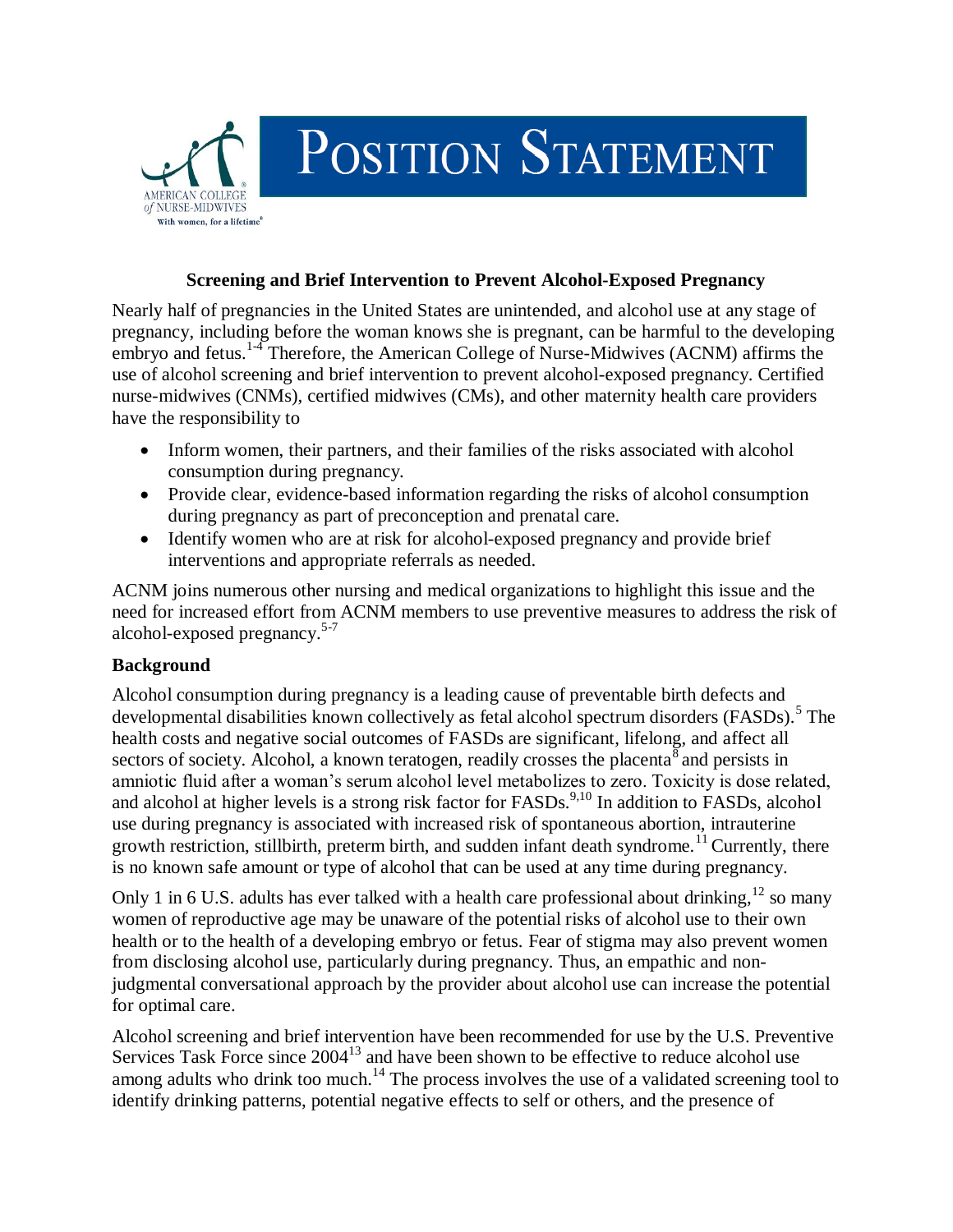symptoms of dependency. After a positive screen, the health care provider follows up with a brief intervention focused on risk reduction. The primary goal of the intervention is to help the woman make informed decisions about alcohol use by increasing her awareness of personal alcohol consumption patterns, the associated risk, and options for reducing or eliminating the risk. Referral to a specialty care provider is made as indicated if a woman has significant indications of dependence or is unable to manage her alcohol use.

# **Implications for Practice**

ACNM encourages CNMs, CMs, and other professionals who provide care for reproductiveaged women to routinely use evidence-based strategies to prevent alcohol exposed pregnancy:

- Conduct universal alcohol screening using instruments recommended by U.S. Preventive Services Task Force and appropriate follow-up at least annually for all adults. For pregnant women, screen at the initial prenatal visit and during each trimester thereafter.<sup>8</sup> Be aware of state reporting laws and potential practice implications regarding the use of ICD-10 codes to indicate alcohol use during pregnancy if recording alcohol exposure in the prenatal problem list.
- Provide education about the potentially harmful effects of alcohol on a developing fetus for all sexually active women who consume alcohol and could become pregnant or are currently pregnant.
- Advise use of effective contraception to prevent pregnancy; if the woman is not using contraception consistently, advise her to consider abstaining from alcohol use.
- Encourage women who are attempting to become pregnant to abstain from alcohol.
- Provide a brief behavioral intervention and appropriate follow-up plan for those who screen positive for symptoms or dependency, including a referral to specialty services as needed.

## **Recommendations**

CNMs and CMs should seek information and training to enhance their knowledge and build the clinical skills needed to address alcohol use with women, especially those of reproductive age. Many local and national resources exist to assist them in addressing this issue with the women and families they serve.<sup>15</sup>

# **REFERENCES**

- 1. Tan CH, Denny CH, Cheal NE, et al. Alcohol use and binge drinking among women of childbearing age - United States, 2011-2013. *MMWR*. 2015;64(37):1042-1046. [https://www.cdc.gov/mmwr/preview/mmwrhtml/mm6437a3.htm.](https://www.cdc.gov/mmwr/preview/mmwrhtml/mm6437a3.htm) Accessed April 7, 2017.
- 2. Tough S, Tofflemire K, Clarke M, Newburn-Cook C. Do women change their drinking behaviors while trying to conceive? An opportunity for preconception counseling. *Clin Med Res*. 2006;4(2):97-105.
- 3. Lum KJ, Sundaram R, Buck Louis GM. Women's lifestyle behaviors while trying to become pregnant: evidence supporting preconception guidance. *Am J Ob Gyn.* 2011;205(3):203.e201-203.e207. doi:10.1016/j.ajog.2011.04.030.
- 4. Finer LB, Zolna MR. Unintended pregnancy in the United States: incidence and disparities, 2006. *Contraception*. 2011;84(5):478-485. doi: <https://dx.doi.org/10.1016%2Fj.contraception.2011.07.013>